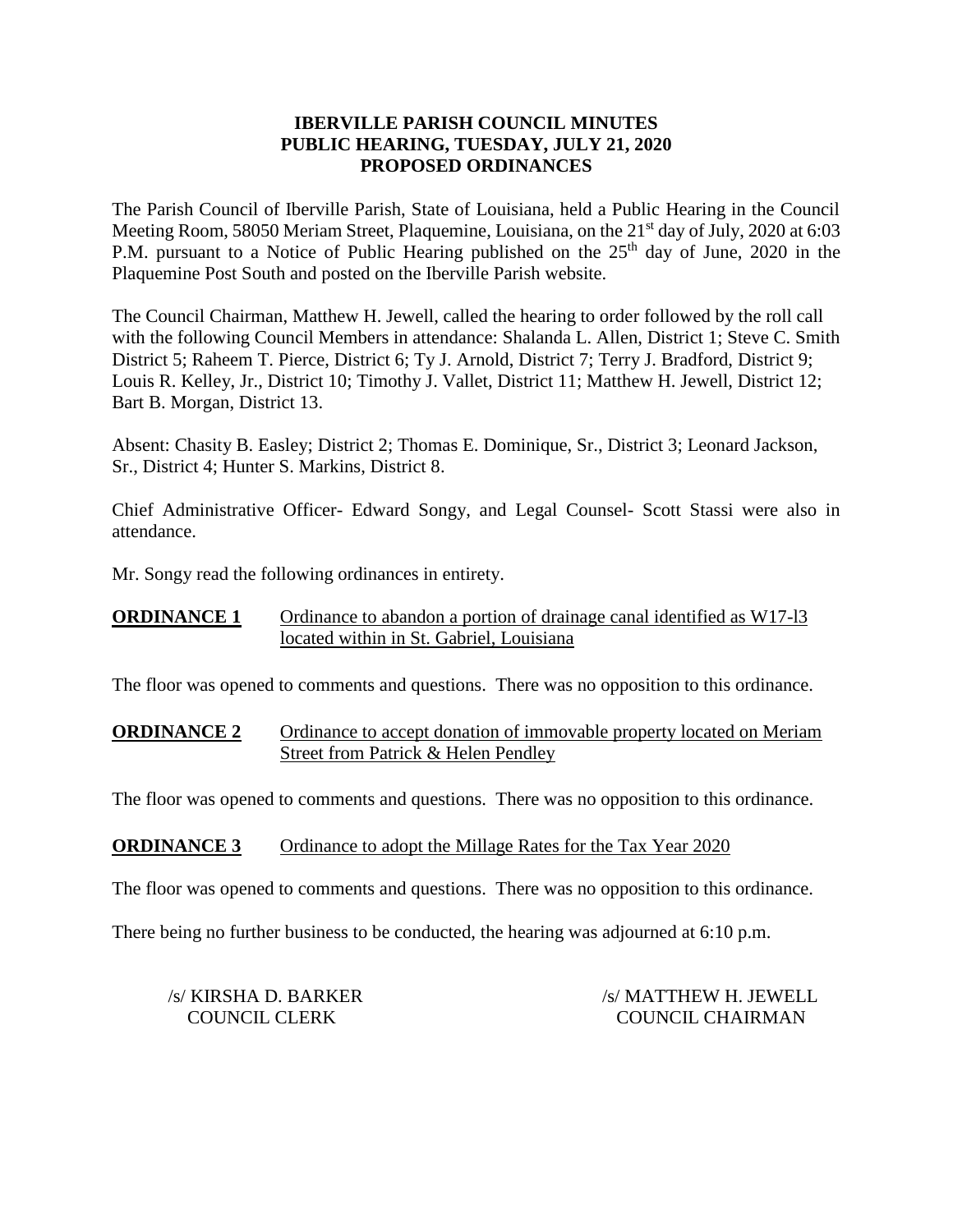## **IBERVILLE PARISH COUNCIL MINUTES REGULAR MEETING, TUESDAY, JULY 21, 2020**

The Parish Council of Iberville Parish, State of Louisiana, met in Regular Session, in the Council Meeting Room, 2nd Floor, Courthouse Building, 58050 Meriam Street, Plaquemine, Louisiana, on the  $21<sup>st</sup>$  day of July, 2020.

The Council Chairman, Matthew H. Jewell, called the meeting to order at 6:30 p.m. followed by the roll call with the following Council Members in attendance: Shalanda L. Allen, District 1; Steve C. Smith District 5; Raheem T. Pierce, District 6; Ty J. Arnold, District 7; Terry J. Bradford, District 9; Louis R. Kelley, Jr., District 10; Timothy J. Vallet, District 11; Matthew H. Jewell, District 12; Bart B. Morgan, District 13.

Absent: Chasity B. Easley; District 2; Thomas E. Dominique, Sr., District 3; Leonard Jackson, Sr., District 4; Hunter S. Markins, District 8.

Chief Administrative Officer- Edward Songy, and Legal Counsel- Scott Stassi were also in attendance.

A quorum was present and due notice had been posted and published in the Plaquemine Post South newspaper on the 16<sup>th</sup> day of July, 2020. The Pledge of Allegiance followed. A moment of silence was held for Mr. James Cox, an employee of the Parish.

Council Chairman Jewell called for anyone wanting to make public comments to register with the Clerk. Ms. Desiree Lemoine representing Pointe Coupee Electric registered to speak. She reintroduced her herself to the Council as a representative of Pointe Coupee Electric and stated she was available to answer any questions.

### ADDENDUM

- A) Discussion of proposed cemetery Willie Zanders
- Chairman Jewell stated this agenda item will be passed on due to Mr. Zanders stating he will not move forward with the proposed cemetery due to opposition from the residents in the area.

### PRESENTATIONS AND APPEARANCES

A) Resolution of Condolence for Harriet Collins Tillman

- The Resolution of Condolence was read aloud by Councilman Pierce. No one was present at this time to receive the resolution.
- Later in the meeting the Resolution of Condolence was presented to the daughters of the late Mrs. Harriet Collins Tillman. A picture was taken for the newspaper.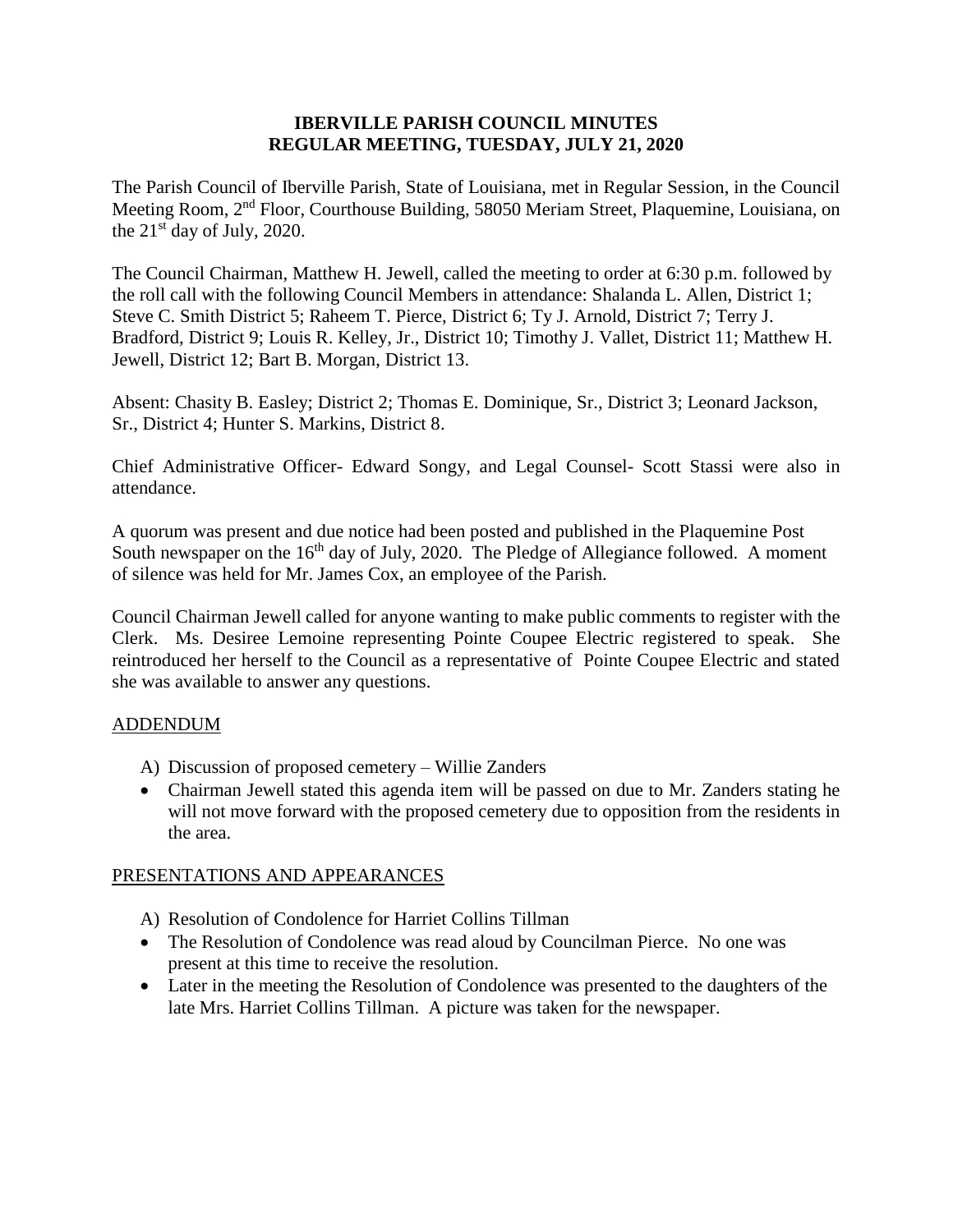# APPROVAL OF MINUTES

Upon a motion by Councilman Arnold, and seconded by Councilman Bradford, it was moved to wave the reading of the minutes of June 16, 2020 and approve as written. The motion having been duly submitted to a vote was duly adopted by the following yea and nay votes on roll call:

YEAS: Allen, Smith, Pierce, Arnold, Bradford, Kelley, Vallet, Morgan. NAYS: None. ABSTAIN: None. ABSENT: Easley, Dominique, Jackson, Markins.

The motion was declared adopted by the Chairman.

# PRESIDENT'S REPORT

CAO, Edward Songy, Jr. reported on the following in the absence of President Ourso:

- Mr. Songy stated a picture packet was presented to the Council members of the following President's Report.
- The Iberville Parish Civic Center's renovations are ongoing. Pictures of the new flooring in the restrooms as well as the outside wall repairs were shown.
- The North Iberville Welcome Center has reopened. It is open from Monday through Friday from 8:30 a.m. to 5:00 p.m.
- Council on Aging
- The Rosedale Community Center is accepting rental reservations for 2021, subject to any COVID-19 restrictions by the end of this year.
- The Parish is postponing the Annual Swamp Life Expo and the Veterans Day Ceremony.
- There is a picture in the packet of the 750,000-gallon water storage tank behind the Ochsner Medical Facility with the new pump system that is being installed. There is also a new potable water line being installed.
- The sales tax collection for June 2020 was \$6,248,302, which was more than expected. The sales tax collection for July 2020 was \$4,672,665 with an additional \$800,000 collected as of today.
- The Council on Aging Facility still remain closed throughout the Parish. The elderly are at high risk per the Centers for Disease Control and Prevention (CDC).
- Shintech is paying for the realignment of River Road and Eureka Road to help alleviate industrial traffic on residential roads.

# FINANCIAL REPORT

Finance Director, Randall Dunn stated financial statements have been sent out. He stated the Parish filed for an extension with the Legislative Auditors Office for the financial audit due to COVID-19. They were granted a 90-day extension, but they should be finished by July.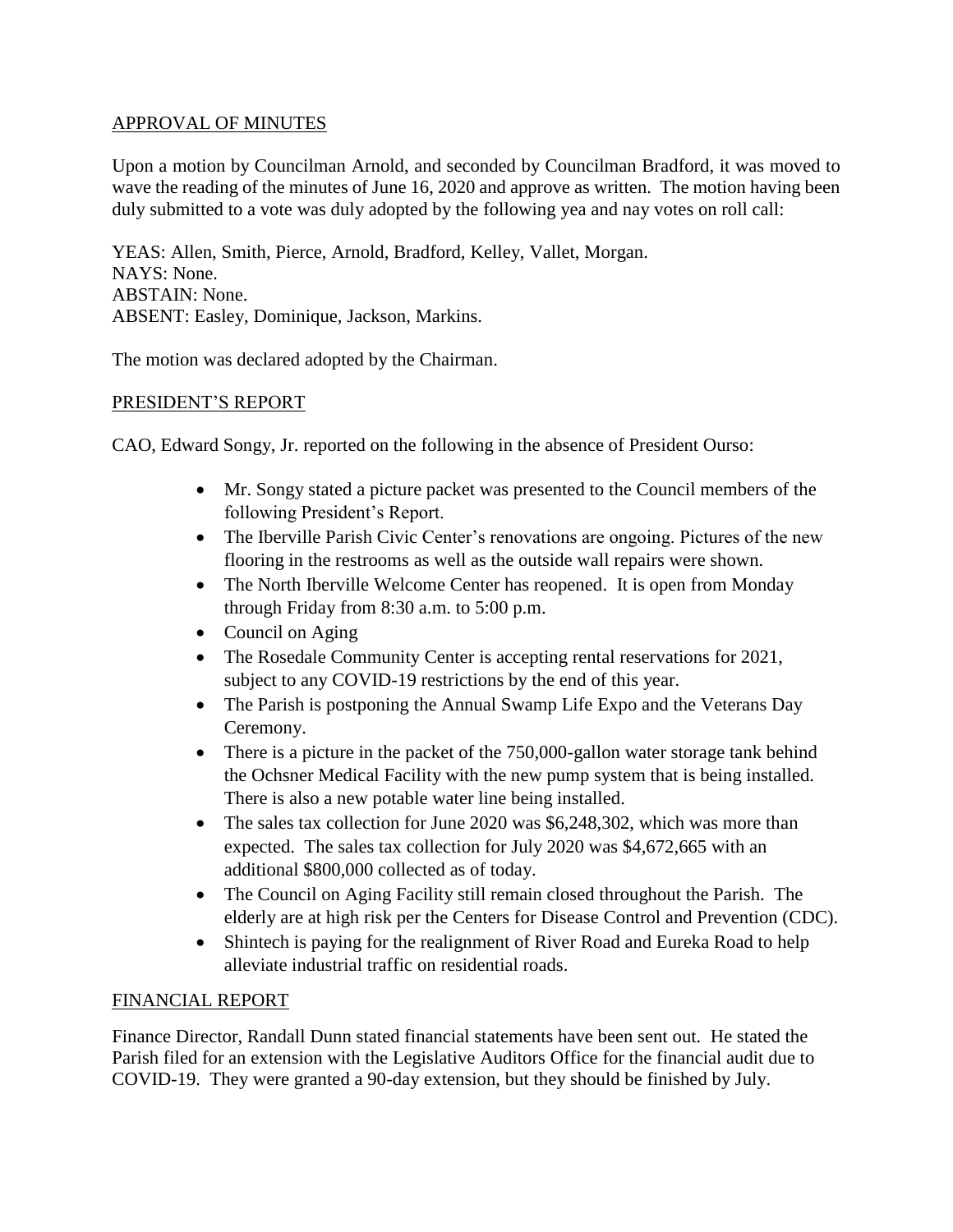Councilman Bradford asked if the Parish sales tax collections are still ahead of what was projected and Mr. Dunn stated yes they were. He stated the first 3 months of sales tax collections for the year were higher than projected.

# OLD BUSINESS

# **ORDINANCE IPC# 005-20**

# **ORDINANCE TO ABANDON A PORTION OF DRAINAGE CANAL IDENTIFIED AS W17-L3 LOCATED WITHIN IN ST. GABRIEL, LOUISIANA**

WHEREAS, a portion of the drainage channel identified as W17-L3 is located off of La. Highway 75 (River Road) in St. Gabriel, Louisiana as identified on map attached hereto and incorporated by reference is to be abandoned as said portion of drainage channel is not needed for the proper drainage of the area.

WHEREAS, this portion of the drainage canal, W17-L3, drains the land located within the area to be comprised of a Railport in the St. Gabriel area and the portion being abandoned herein is not necessary for the proper drainage of the area. This portion of the drainage canal, W17-L3, shall be abandoned as depicted on the attached map and said area comprising the drainage channel shall revert to full ownership of the adjacent landowner(s).

WHEREAS, the abandonment of the portion of drainage canal identified as W17-L3 within the area depicted on the attached map will not have any adverse effect on the surrounding area and the property owner(s) shall be responsible for drainage of the area.

NOW, THEREFORE, BE IT ORDAINED by the Iberville Parish Council as follows: That that portion of Drainage Canal identified as W17-L3, described above, shall be abandoned as a public drainage canal and shall be maintained solely by property owner(s).

The foregoing ordinance which was previously introduced at the meeting of the Iberville Parish Council on June 16, 2020 and a summary thereof having been published in the official journal on June 25, 2020 the public hearing on this ordinance held on the  $21<sup>st</sup>$  day of July, 2020, at 6:00 p.m., in the Council Meeting Room, 58050 Meriam Street, Plaquemine, Louisiana, was brought up for final passage with a motion by Councilman Kelley, and seconded by Councilman Arnold, having been duly submitted to a vote, the ordinance was duly adopted by the following yea and nay vote on roll call:

YEAS: Allen, Smith, Pierce, Arnold, Bradford, Kelley, Vallet, Morgan. NAYS: None. ABSTAIN: None. ABSENT: Easley, Dominique, Jackson, Markins.

The ordinance was declared adopted by the Chairman on the 21<sup>st</sup> day of July, 2020.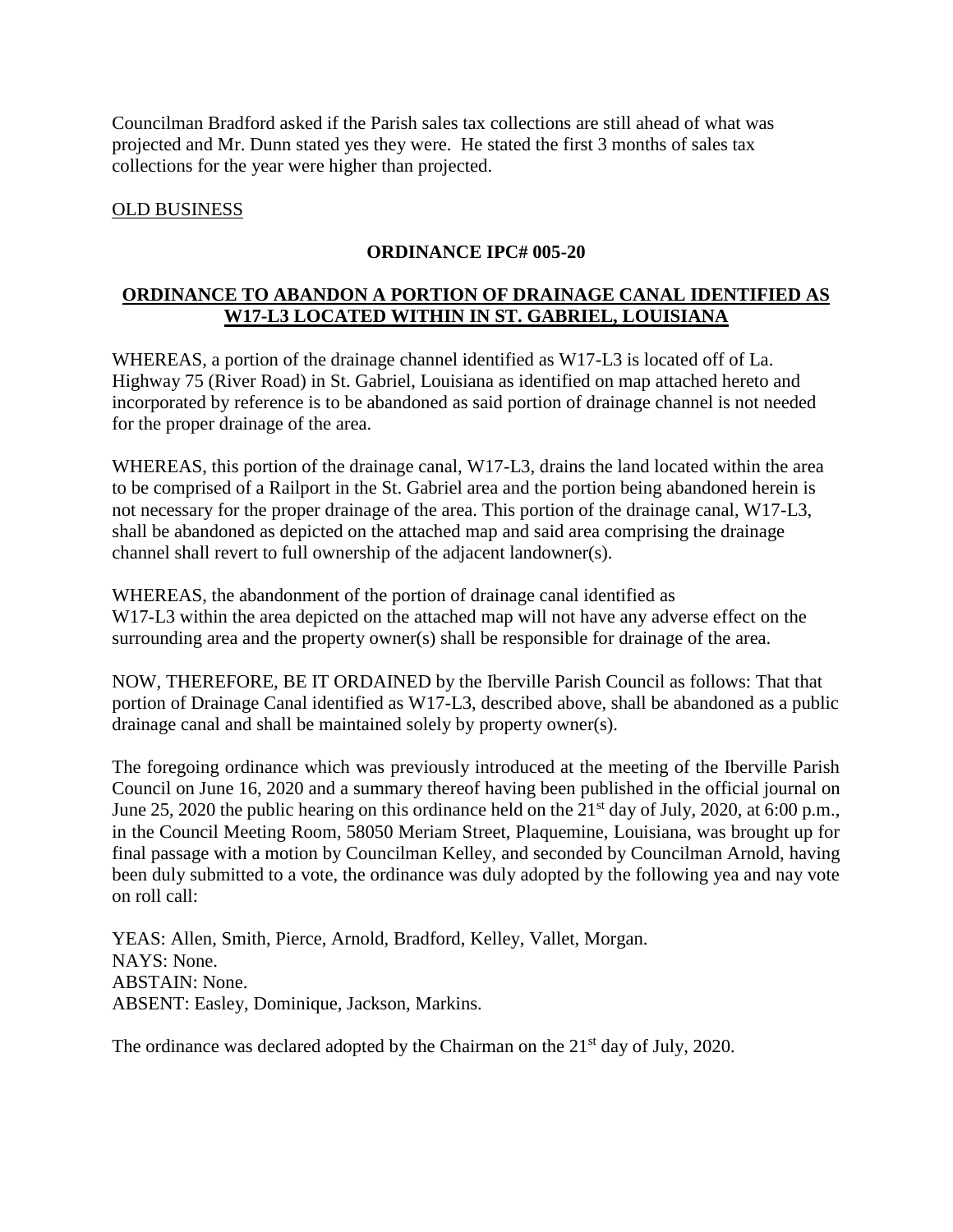### **ORDINANCE IPC# 006-20**

# **ORDINANCE TO ACCEPT DONATION OF IMMOVABLE PROPERTY FROM PATRICK W. PENDLEY AND HELEN PENDLEY LOCATED AT 58005 MERIAM STREET, PLAQUEMINE, LOUISIANA**

WHEREAS, Patrick Pendley and Helen Pendley have expressed their intention to donate a parcel of immovable property located at 58005 Meriam Street, Plaquemine, Louisiana 70764 to the Iberville Parish, which property was previously utilized as a law office.

WHEREAS, the Parish has had an appraisal performed on the property and the fair market value of the property to be donated in the sum of \$150,000. A copy of the appraisal report is attached hereto and incorporated by reference. The parcel of land is more particularly described as follows:

A certain lot or parcel of ground, together with all improvements thereon, lying, being and situated in the City of Plaquemine, Iberville Parish, Louisiana, and being located in that Section of the City of Plaquemine which was formerly known as Haaseville, as per Gill's map of the Town of Plaquemine; said parcel of land being more particularly shown on a map entitled "MAP SHOWING SURVEY OF LAND OF LOT 1 AND PART OF LOT 6 OF BLOCK 1 OF HAASEVILLE AS SHOWN ON GILL'S MAP OF PLAQUEMINE" by W.L. Waldrep, Land Surveyor, dated 12/05/72 attached herewith and made a part hereof. Said parcel of land measuring 60 feet front on the south side of Meriam Street by a depth between equal and parallel lines of 135.42 feet. Said parcel of land is bounded on the front or north by Meriam Street, on the rear or south by the property of Edward N. Engolio, on the east by Railroad Avenue, formerly Canal Avenue, and on the west by the property of Edward N. Engolio.

Being the same property acquired by mortgagor as per act recorded in C.B. 198, En. 166, Iberville Parish, Louisiana, together with all rights, ways, privileges and servitudes thereunto appertaining.

WHEREAS, Iberville Parish Home Rule Charter, Section  $2-11(A)(12)$  requires that an ordinance shall be required to acquire real property on behalf of the Parish.

WHEREAS, the acquisition of this improved immovable property by the Iberville Parish Council will be beneficial for the operations of Parish government and is in close proximity to the Parish governmental offices.

WHEREAS, the improvements located on the donated property are in good condition and can be utilized by Parish government with minimal improvements and/or modifications to the building structure.

WHEREAS, it is in the best interest of the Iberville Parish Council to accept the donation of the immovable property from Patrick Pendley and Helen Pendley to be utilized for a public purpose.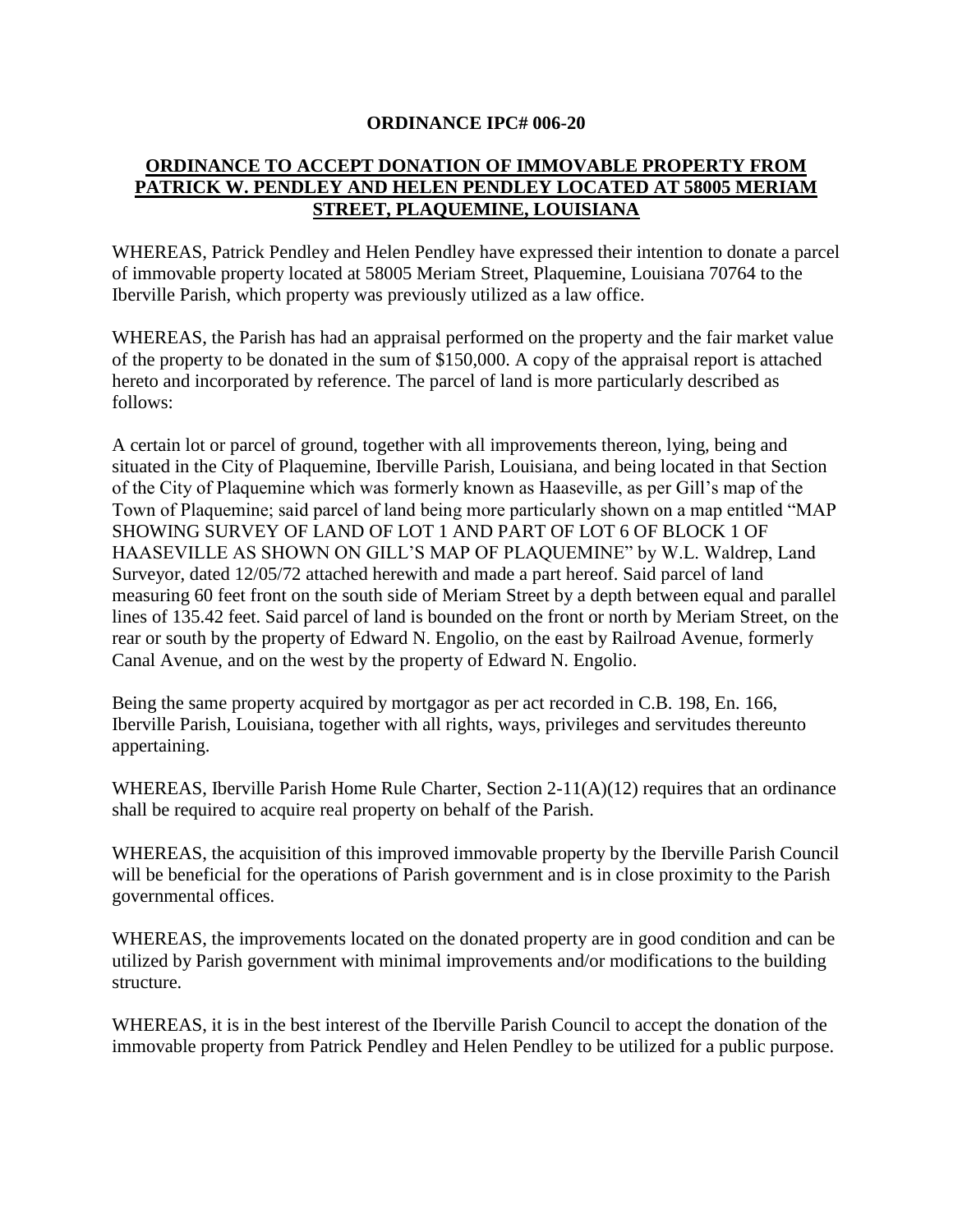### NOW, THEREFORE, BE IT ORDAINED BY THE IBERVILLE PARISH COUNCIL AS FOLLOWS:

"That J. Mitchell Ourso, Jr., Parish President, be and is hereby authorized to accept and sign any and all documentation required to accept the donation of immovable property from Patrick Pendley and Helen Pendley in accordance with Louisiana law."

The foregoing ordinance which was previously introduced at the meeting of the Iberville Parish Council on June 16, 2020 and a summary thereof having been published in the official journal on June 25, 2020 the public hearing on this ordinance held on the  $21<sup>st</sup>$  day of July, 2020, at 6:00 p.m., in the Council Meeting Room, 58050 Meriam Street, Plaquemine, Louisiana, was brought up for final passage with a motion by Councilman Kelley, and seconded by Councilman Arnold, having been duly submitted to a vote, the ordinance was duly adopted by the following yea and nay vote on roll call:

YEAS: Allen, Smith, Pierce, Arnold, Bradford, Kelley, Vallet, Morgan. NAYS: None. ABSTAIN: None. ABSENT: Easley, Dominique, Jackson, Markins.

The ordinance was declared adopted by the Chairman on the  $21<sup>st</sup>$  day of July, 2020.

#### **ORDINANCE IPC# 007-20**

### **ORDINANCE TO ADOPT THE MILLAGE RATES FOR THE TAX YEAR 2020**

BE IT ORDAINED by the Iberville Parish Council, Louisiana, in an open meeting held on July 21, 2020 and conducted in accordance with the open meetings law, the provisions of Article VII, Section 23(B) and (C) of the 1974 Constitution and LSA-R.S. 47:1705(b)(1) and (2) that the following millage rates be and hereby are levied upon the dollar of the assessed valuation of all property subject to ad valorem taxation within Iberville Parish for the year 2020 for the purpose of raising revenues and appropriating to the respective funds:

#### MILLAGE

General Alimony (LLA MN 1042007) 2.48 mills

General Alimony within the City of 1.24 mills Plaquemine, City of St. Gabriel, Town of White Castle, and the Town of Maringouin (Exempted Municipalities per Article 6, Section 26 (C) or (D) of the 1974 Constitution of the State of Louisiana.) (LLA MN 1042008)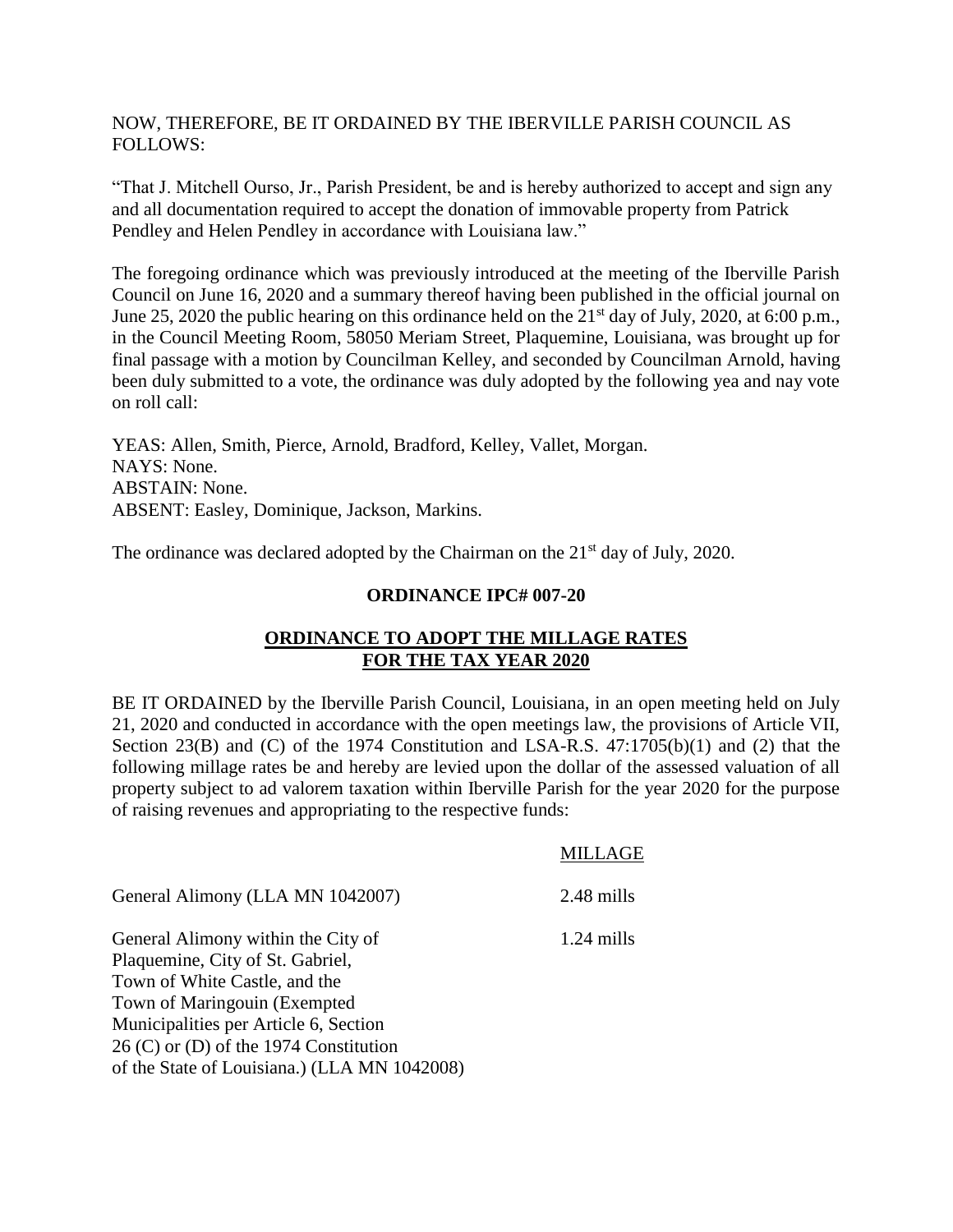| Fire District No. 2 (LLA MN 1042020)         | $6.75$ mills |
|----------------------------------------------|--------------|
| Public Building Maintenance (LLA MN 1042036) | 2.99 mills   |
| Parish Wide Drainage (LLA MN 1042012)        | 4.99 mills   |
| Library Maintenance Fund (LLA MN 1042011)    | 3.99 mills   |
| Recreation District (LLA MN 1042015)         | 2.99 mills   |
| Fire District No. 1 (LLA MN 1042021)         | 3.91 mills   |

SECTION 2. Be It Further Ordained by the Iberville Parish Council, Louisiana that the method of collections of said taxes, the time of its delinquency, penalties and other matters relating thereto, shall be as now provided by the law for the collection of State Taxes.

SECTION 3. Be it Further Ordained by the Iberville Parish Council, Louisiana that all ordinances or parts of ordinances in conflict with this ordinance herewith be and the same hereby are specifically repealed.

SECTION 4. Be It Further Ordained that the Assessor of the Parish of Iberville shall extend upon the assessment roll for the year 2020 taxes herein levied, and the tax collector of Iberville Parish shall collect and remit the same to the Iberville Parish Council in accordance with law.

The foregoing ordinance which was previously introduced at the meeting of the Iberville Parish Council on June 16, 2020 and a summary thereof having been published in the official journal on June 25, 2020 the public hearing on this ordinance held on the 21<sup>st</sup> day of July, 2020, at 6:00 p.m., in the Council Meeting Room, 58050 Meriam Street, Plaquemine, Louisiana, was brought up for final passage with a motion by Councilman Kelley, and seconded by Councilman Arnold, having been duly submitted to a vote, the ordinance was duly adopted by the following yea and nay vote on roll call:

YEAS: Allen, Smith, Pierce, Arnold, Bradford, Kelley, Vallet, Morgan. NAYS: None. ABSTAIN: None. ABSENT: Easley, Dominique, Jackson, Markins.

The ordinance was declared adopted by the Chairman on the  $21<sup>st</sup>$  day of July, 2020.

### NEW BUSINESS

A) Introduction of Ordinances

The following ordinance was introduced by Mr. Songy:

1) Eighth Ordinance to declare the following properties to be surplus and to authorize the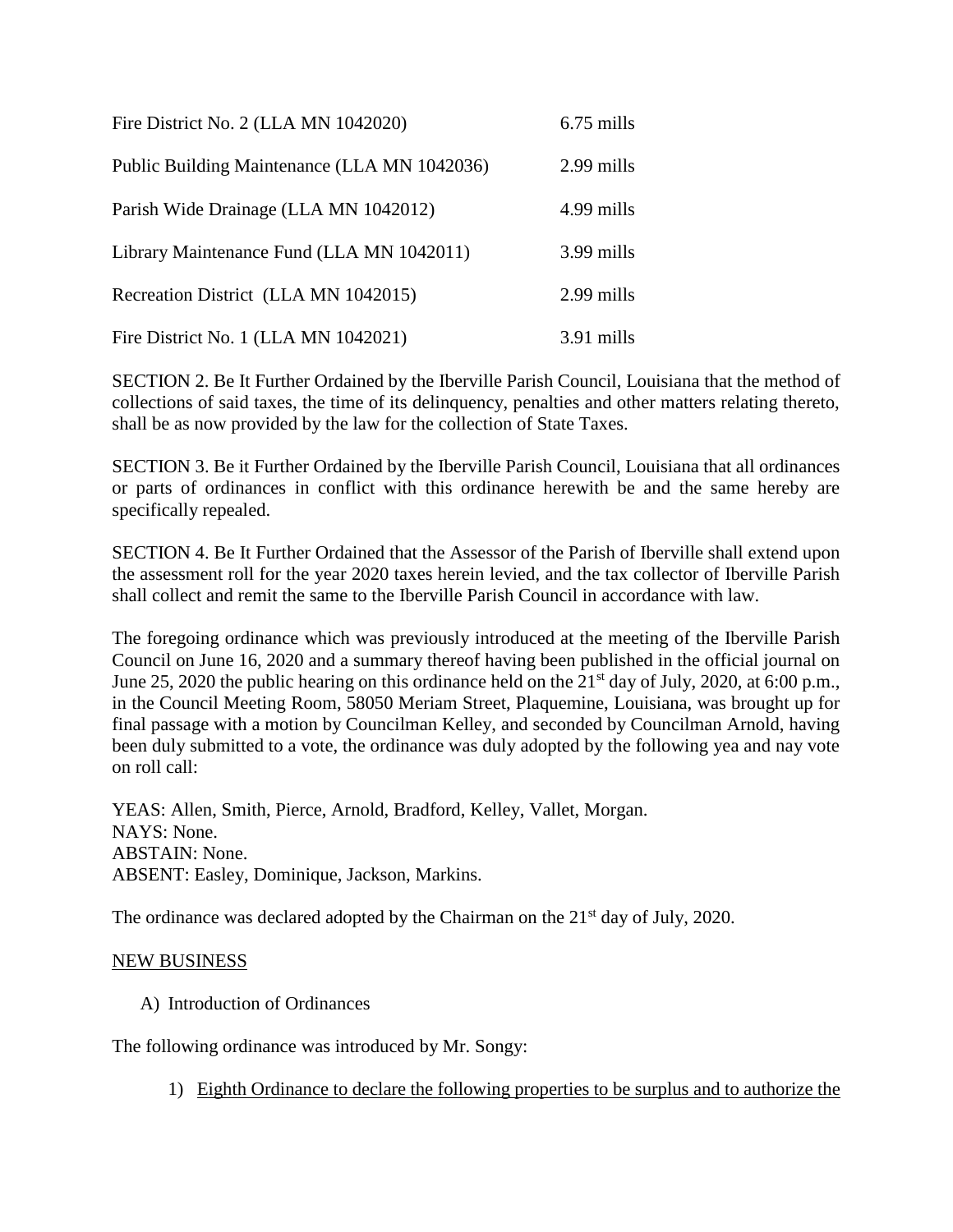### Parish Administrator to sell the Parish of Iberville's interest in these properties at public sale pursuant to the terms of Ordinance #002-13

Upon a motion by Councilman Bradford, seconded by Councilman Pierce, it was moved that a public hearing be held on Tuesday, August 18, 2020 at 6:00 p.m. on the introduced ordinance. The motion having been duly submitted to a vote, was duly adopted by the following yea and nay votes on roll call:

YEAS: Allen, Smith, Pierce, Arnold, Bradford, Kelley, Vallet, Morgan. NAYS: None. ABSTAIN: None. ABSENT: Easley, Dominique, Jackson, Markins.

The motion was declared adopted by the Chairman on the 21<sup>st</sup> day of July, 2020.

# RESOLUTION COMMITTEE REPORT

The Resolution Committee met on Tuesday, July 21, 2020 at 6:11 p.m., followed by the roll call with the following Resolution Committee Members only in attendance: Smith, Vallet, Pierce, Arnold, Kelley.

Absent: Markins, Jackson, Morgan, Dominique.

The following resolutions were read aloud by Mr. Songy:

# A) RESOLUTION CONFIRMING AN ELECTION DATE CHANGE PURSUANT TO PROCLAMATION OF THE GOVERNOR; ESTABLISHING A NEW DATE TO CANVASS THE RETURNS OF THE ELECTION; AND PROVIDING FOR OTHER MATTERS IN CONNECTION THEREWITH

There were no questions from the Council or the public.

Councilman Smith made a recommendation to forward the resolutions to the regular meeting, seconded by Councilman Vallet. The recommendation having been duly submitted to a vote was duly adopted by the following yea and nay votes on roll call by Resolution Committee Members only:

YEAS: Allen, Smith, Pierce, Arnold, Bradford, Kelley, Vallet, Morgan. NAYS: None. ABSTAIN: None. ABSENT: Easley, Dominique, Jackson, Markins.

The recommendation was declared adopted by the Chairman to forward the resolutions to the regular meeting.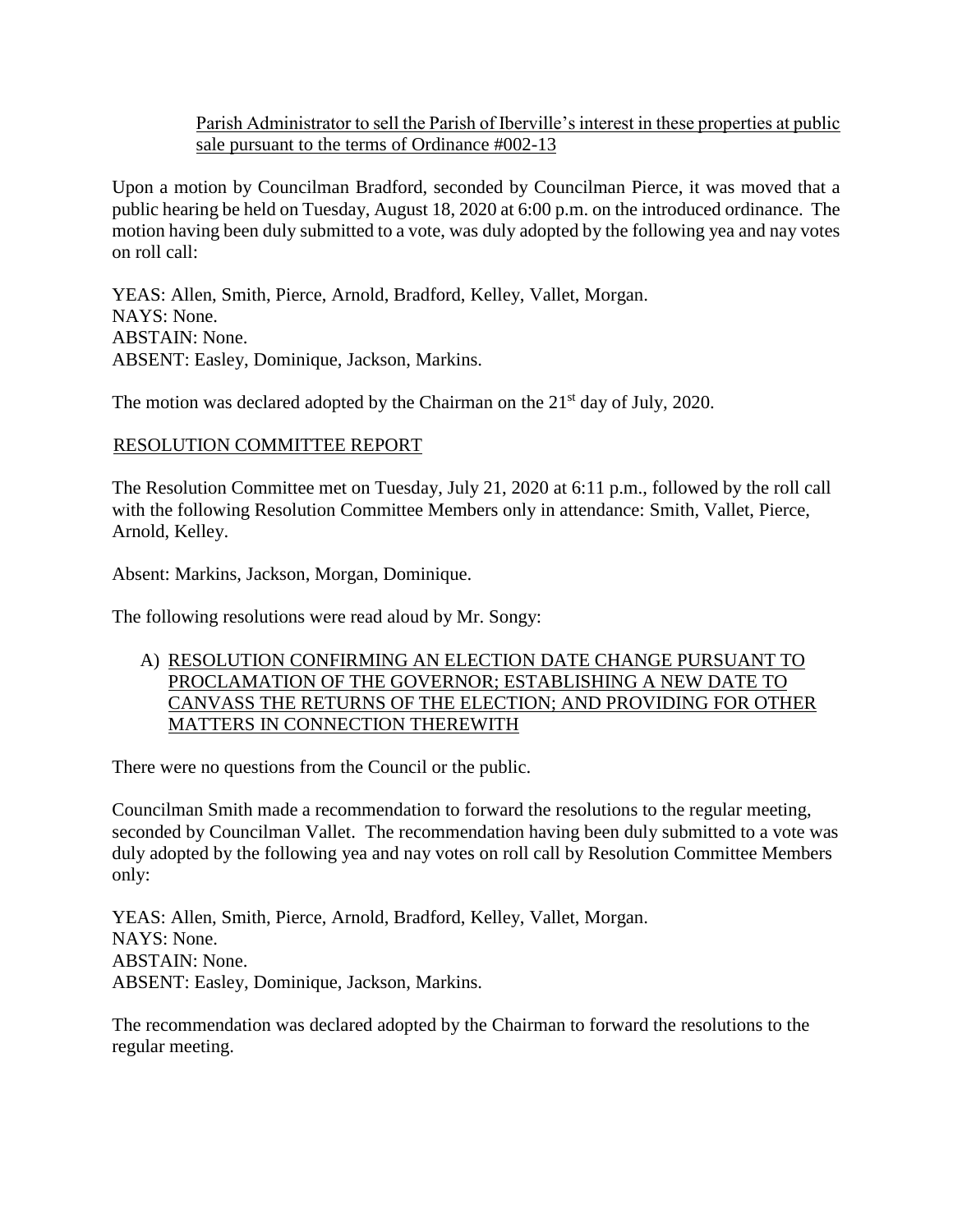# DURING THE REGULAR MEETING:

# **RESOLUTION IPC# 2020-007**

# **RESOLUTION CONFIRMING AN ELECTION DATE CHANGE PURSUANT TO PROCLAMATION OF THE GOVERNOR; ESTABLISHING A NEW DATE TO CANVASS THE RETURNS OF THE ELECTION; AND PROVIDING FOR OTHER MATTERS IN CONNECTION THEREWITH**

The following resolution was introduced by Councilman Smith, and seconded by Councilman Arnold.

WHEREAS, the Iberville Parish Council (the "Governing Authority"), acting as the governing authority of the Parish of Iberville, State of Louisiana (the "Parish"), heretofore called for an election to be held on Saturday, May 9, 2020; and

WHEREAS, the Governor issued Proclamation Number 28 JBE 2020 on March 13, 2020 and Proclamation Number 46 JBE 2020 on April 14, 2020 (said Proclamations, with any supplements or modifications, herein the "Executive Order"), to reschedule elections due to the Statewide State of Emergency caused by COVID-19;

 NOW, THEREFORE, BE IT RESOLVED by the Iberville Parish Council (the "Governing Authority"), acting as the governing authority of the Parish of Iberville, State of Louisiana (the "Parish"), acting as the governing authority of the Parish, that:

SECTION 1.This Governing Authority acknowledges the change in the election date, pursuant to the Executive Order, from May 9, 2020 to August 15, 2020.

SECTION 2.This Governing Authority shall meet at its regular meeting place, the Council Meeting Room, 2nd floor, Courthouse Building, 58050 Meriam Street, Plaquemine, Louisiana, on TUESDAY, SEPTEMBER 15, 2020, at SIX O'CLOCK (6:00) p.m., and shall examine and canvass the returns and declare the result of the said special election.

SECTION 3.All provisions of the election call resolution previously adopted by this Governing Authority, other than the change in the election date and the canvass date, shall remain in full force and effect.

SECTION 4.The Council Chair and/or Clerk are further authorized, empowered and directed to take any and all further action required by State and/or Federal authorities to conduct the election.

The above resolution was duly adopted in regular session on this  $21<sup>st</sup>$  day of July, 2020 by the following votes on roll call: